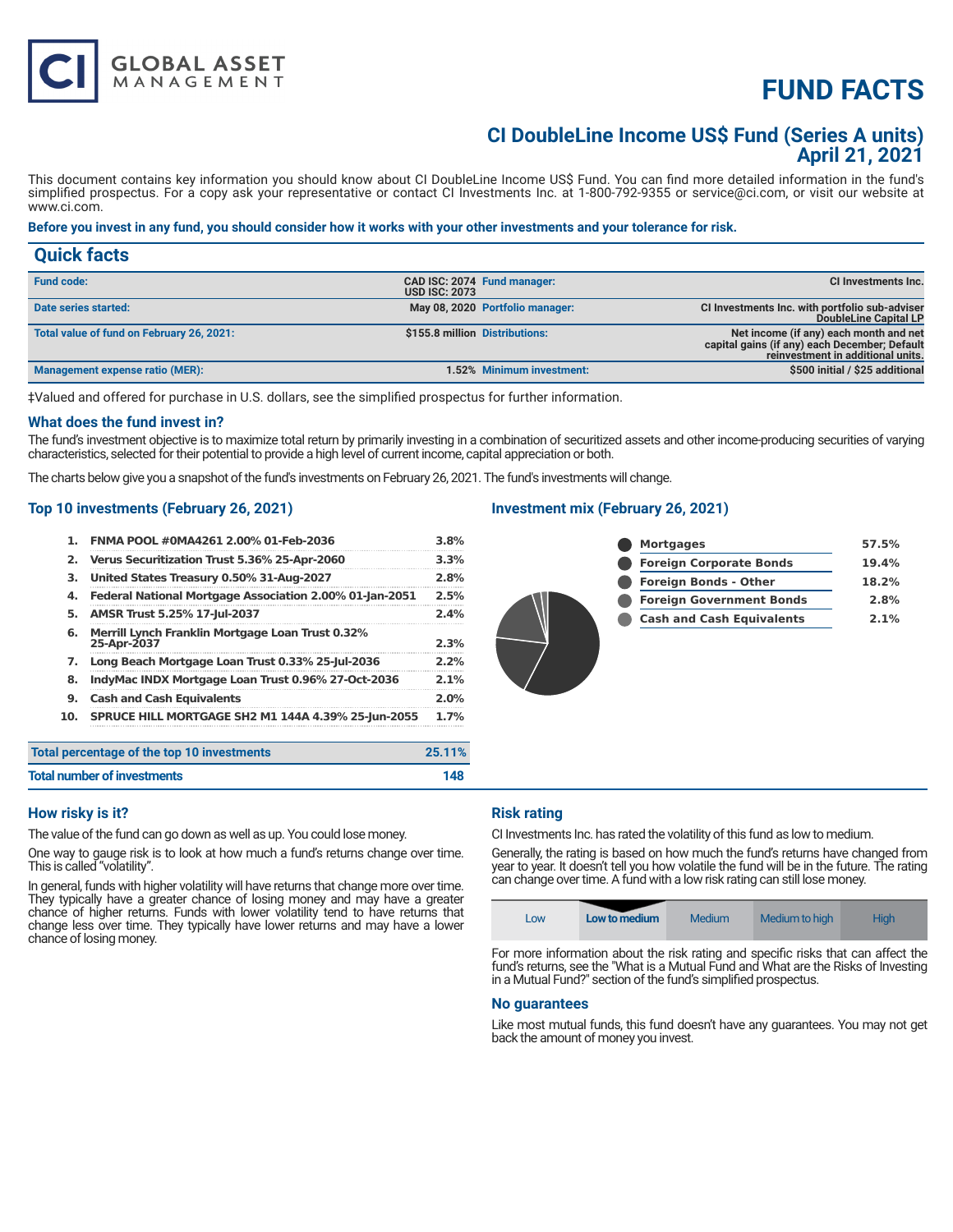# **CI DoubleLine Income US\$ Fund (Series A units)**

### **How has the fund performed?**

This section tells you how Series A securities of the fund have performed since inception. Returns are after expenses have been deducted. These expenses reduce the fund's returns.

#### **Year-by-year returns**

Because Series A has been distributing under a simplified prospectus for less than one calendar year, there is no data available for this section.

#### **Best and worst 3-month returns**

Because Series A has been distributing under a simplified prospectus for less than one calendar year, there is no data available for this section.

#### **Average return**

Because Series A has been distributing under a simplified prospectus for less than twelve consecutive months, there is no data available for this section.

#### **Who is this fund for?**

#### **This fund may be suitable for you if you:**

- are seeking to diversify your fixed income holdings<br>• are seeking a combination of income and growth
- are seeking a combination of income and growth  $\cdot$  are investing for the medium and/or long term
- are investing for the medium and/or long term
- can tolerate low-to-medium risk

#### **A word about tax**

In general, you'll have to pay income tax on any money you make on a fund. How much you pay depends on the tax laws of where you live and whether you hold the fund in a registered plan, such as a Registered Retirement Savings Plan or a Tax-Free Savings Account.

Keep in mind that if you hold your fund in a non-registered account, fund distributions are included in your taxable income, whether you get them in cash or have them reinvested.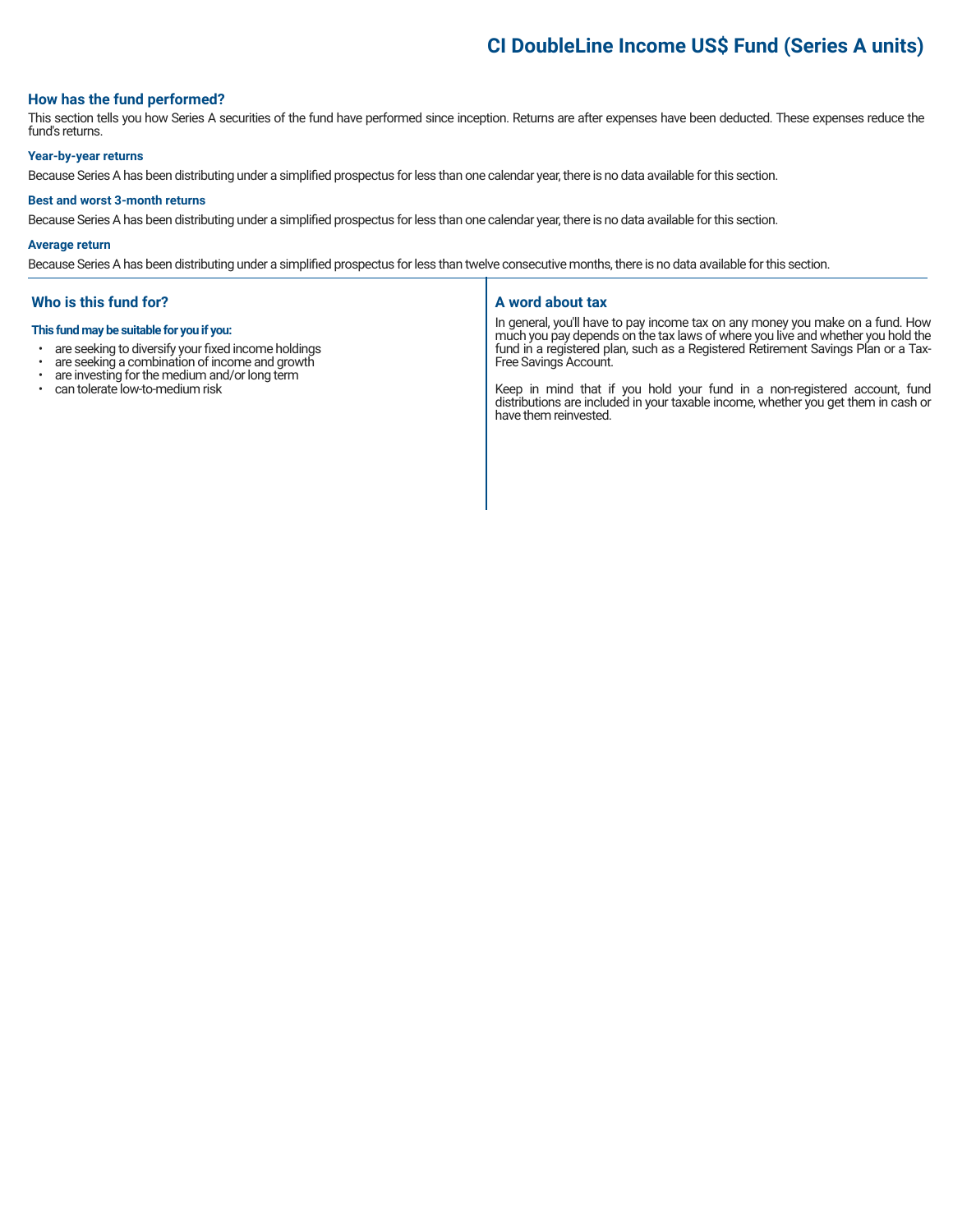# **CI DoubleLine Income US\$ Fund (Series A units)**

### **How much does it cost?**

The following tables show the fees and expenses you could pay to buy, own and sell Series A securities of the fund. The fees and expenses — including any commissions — can vary among series of a fund and among funds. Higher commissions can influence representatives to recommend one investment over another. Ask about other funds and investments that may be suitable for you at a lower cost.

#### **1. Sales charges**

You may have to choose a sales charge option when you buy Series A securities of the fund. Ask about pros and cons of each option.

| What you pay                           |                                                  | <b>How it works</b>                                                                                                                                                                                                                                                                                                                                                                                                                                                                                                                                                                        |  |
|----------------------------------------|--------------------------------------------------|--------------------------------------------------------------------------------------------------------------------------------------------------------------------------------------------------------------------------------------------------------------------------------------------------------------------------------------------------------------------------------------------------------------------------------------------------------------------------------------------------------------------------------------------------------------------------------------------|--|
| in percent $(\%)$                      | in dollars<br>$($ \$)                            |                                                                                                                                                                                                                                                                                                                                                                                                                                                                                                                                                                                            |  |
| Initial sales charge                   |                                                  |                                                                                                                                                                                                                                                                                                                                                                                                                                                                                                                                                                                            |  |
| 0 to 5.0% of the amount you buy        | \$0 to \$50.00<br>on every<br>\$1,000 you<br>pay | You and your representative decide on the rate.<br>The initial sales charge is deducted from the amount you buy. It goes to your representative's firm as a commission.                                                                                                                                                                                                                                                                                                                                                                                                                    |  |
| <b>Standard deferred sales charges</b> |                                                  |                                                                                                                                                                                                                                                                                                                                                                                                                                                                                                                                                                                            |  |
| If you sell within:                    | \$0 to \$55.00<br>on every<br>\$1,000 of         | The standard deferred sales charge is a set rate and is deducted from the amount you sell based on the initial cost and<br>number of those securities.<br>When you buy the fund, we pay your representative's firm a commission of 5%. Any standard deferred sales charge you pay                                                                                                                                                                                                                                                                                                          |  |
| 5.5%<br>1 year of buying               | original cost<br>you sell                        | when you sell the fund goes to us.<br>You can sell up to 10% of your securities each year without paying a standard deferred sales charge subject to certain                                                                                                                                                                                                                                                                                                                                                                                                                               |  |
| 5.0%<br>2 years of buying              |                                                  | restrictions ("10% free redemption right"). Your 10% free redemption right is reduced by the equivalent number of securities                                                                                                                                                                                                                                                                                                                                                                                                                                                               |  |
| 5.0%<br>3 years of buying              |                                                  | you would have received if you had reinvested any cash distributions you received during the calendar year. If you exercised<br>your 10% redemption right and redeem your securities before the standard deferred sales charge schedule has expired, your                                                                                                                                                                                                                                                                                                                                  |  |
| 4.0%<br>4 years of buying              |                                                  | standard deferred sales charge on a full redemption would be the same as if you had not redeemed securities under your<br>10% free redemption right.                                                                                                                                                                                                                                                                                                                                                                                                                                       |  |
| 4.0%<br>5 years of buying              |                                                  | If you hold the fund in a non-registered account, if applicable, you can ask to receive cash distributions which are not<br>$\bullet$                                                                                                                                                                                                                                                                                                                                                                                                                                                      |  |
| 3.0%<br>6 years of buying              |                                                  | subject to standard deferred sales charges.<br>You can switch between standard deferred sales charge funds at any time without paving this sales charge. The standard                                                                                                                                                                                                                                                                                                                                                                                                                      |  |
| 2.0%<br>7 years of buying              |                                                  | deferred sales charge schedule will be based on the date you bought securities of the first fund and the rates and duration<br>of such schedule shall continue to apply.                                                                                                                                                                                                                                                                                                                                                                                                                   |  |
| 0.0%<br>After 7 years                  |                                                  | Your securities will be converted into the initial sales charge option after the expiry of the standard deferred sales charge<br>schedule if you qualify for CI Prestige (and if available for your securities) and such securities will participate in CI Prestige.                                                                                                                                                                                                                                                                                                                       |  |
|                                        |                                                  |                                                                                                                                                                                                                                                                                                                                                                                                                                                                                                                                                                                            |  |
| Intermediate deferred sales charges    |                                                  |                                                                                                                                                                                                                                                                                                                                                                                                                                                                                                                                                                                            |  |
| If you sell within:                    | \$0 to \$55.00<br>on every<br>\$1,000 of         | The intermediate deferred sales charge is a set rate and is deducted from the amount you sell based on the initial cost and<br>number of those securities.<br>When you buy the fund, we pay your representative's firm a commission of 4%. Any intermediate deferred sales charge you                                                                                                                                                                                                                                                                                                      |  |
| 5.5%<br>1 year of buying               | original cost                                    | pay when you sell the fund goes to us.                                                                                                                                                                                                                                                                                                                                                                                                                                                                                                                                                     |  |
| 5.0%<br>2 years of buying              | you sell                                         | You can sell up to 10% of your securities each year without paying an intermediate deferred sales charge subject to certain<br>restrictions. Your 10% free redemption right is reduced by the equivalent number of securities you would have received if                                                                                                                                                                                                                                                                                                                                   |  |
| 4.5%<br>3 years of buying              |                                                  | you had reinvested any cash distributions you received during the calendar year. If you exercised your 10% redemption right<br>and redeem your securities before the intermediate deferred sales charge schedule has expired, your intermediate deferred                                                                                                                                                                                                                                                                                                                                   |  |
| 4.0%<br>4 years of buying              |                                                  | sales charge on a full redemption would be the same as if you had not redeemed securities under your 10% free redemption<br>right.                                                                                                                                                                                                                                                                                                                                                                                                                                                         |  |
| 3.5%<br>5 years of buying              |                                                  | If you hold the fund in a non-registered account, if applicable, you can ask to receive cash distributions which are not<br>$\bullet$<br>subject to intermediate deferred sales charges.                                                                                                                                                                                                                                                                                                                                                                                                   |  |
| 3.0%<br>6 years of buying              |                                                  | You can switch between intermediate deferred sales charge funds at any time without paying this sales charge. The                                                                                                                                                                                                                                                                                                                                                                                                                                                                          |  |
| 1.5%<br>7 years of buying              |                                                  | intermediate deferred sales charge schedule will be based on the date you bought securities of the first fund and the rates<br>and duration of such schedule shall continue to apply.                                                                                                                                                                                                                                                                                                                                                                                                      |  |
| 0.0%<br>After 7 years                  |                                                  | Your securities will be converted into the initial sales charge option after the expiry of the intermediate deferred sales<br>charge schedule if you qualify for CI Prestige (and if available for your securities) and such securities will participate in CI                                                                                                                                                                                                                                                                                                                             |  |
|                                        |                                                  | Prestige.                                                                                                                                                                                                                                                                                                                                                                                                                                                                                                                                                                                  |  |
| Low-load sales charges                 |                                                  |                                                                                                                                                                                                                                                                                                                                                                                                                                                                                                                                                                                            |  |
| If you sell within:                    | \$0 to \$30.00<br>on every<br>\$1.000 of         | The low-load sales charge is a set rate and is deducted from the amount you sell based on the initial cost and number of<br>those securities.                                                                                                                                                                                                                                                                                                                                                                                                                                              |  |
| 3.0%<br>1 year of buying               | original cost                                    | When you buy the fund, we pay your representative's firm a commission of up to 2.5%. Any low-load sales charge you pay<br>$\bullet$<br>when you sell the fund goes to us.<br>If you hold the fund in a non-registered account, if applicable, you can ask to receive cash distributions which are not<br>subject to low-load sales charges.<br>You can switch between low-load sales charge funds at any time without paying this sales charge. The low-load sales<br>charge schedule will be based on the date you bought securities of the first fund and the rates and duration of such |  |
| 2.5%<br>2 years of buying              | you sell                                         |                                                                                                                                                                                                                                                                                                                                                                                                                                                                                                                                                                                            |  |
| 2.0%<br>3 years of buying              |                                                  |                                                                                                                                                                                                                                                                                                                                                                                                                                                                                                                                                                                            |  |
| 0.0%<br>After 3 years                  |                                                  | schedule shall continue to apply.<br>Your securities will be converted into the initial sales charge option after the expiry of the low-load sales charge schedule if                                                                                                                                                                                                                                                                                                                                                                                                                      |  |
|                                        |                                                  | you qualify for CI Prestige (and if available for your securities) and such securities will participate in CI Prestige.                                                                                                                                                                                                                                                                                                                                                                                                                                                                    |  |